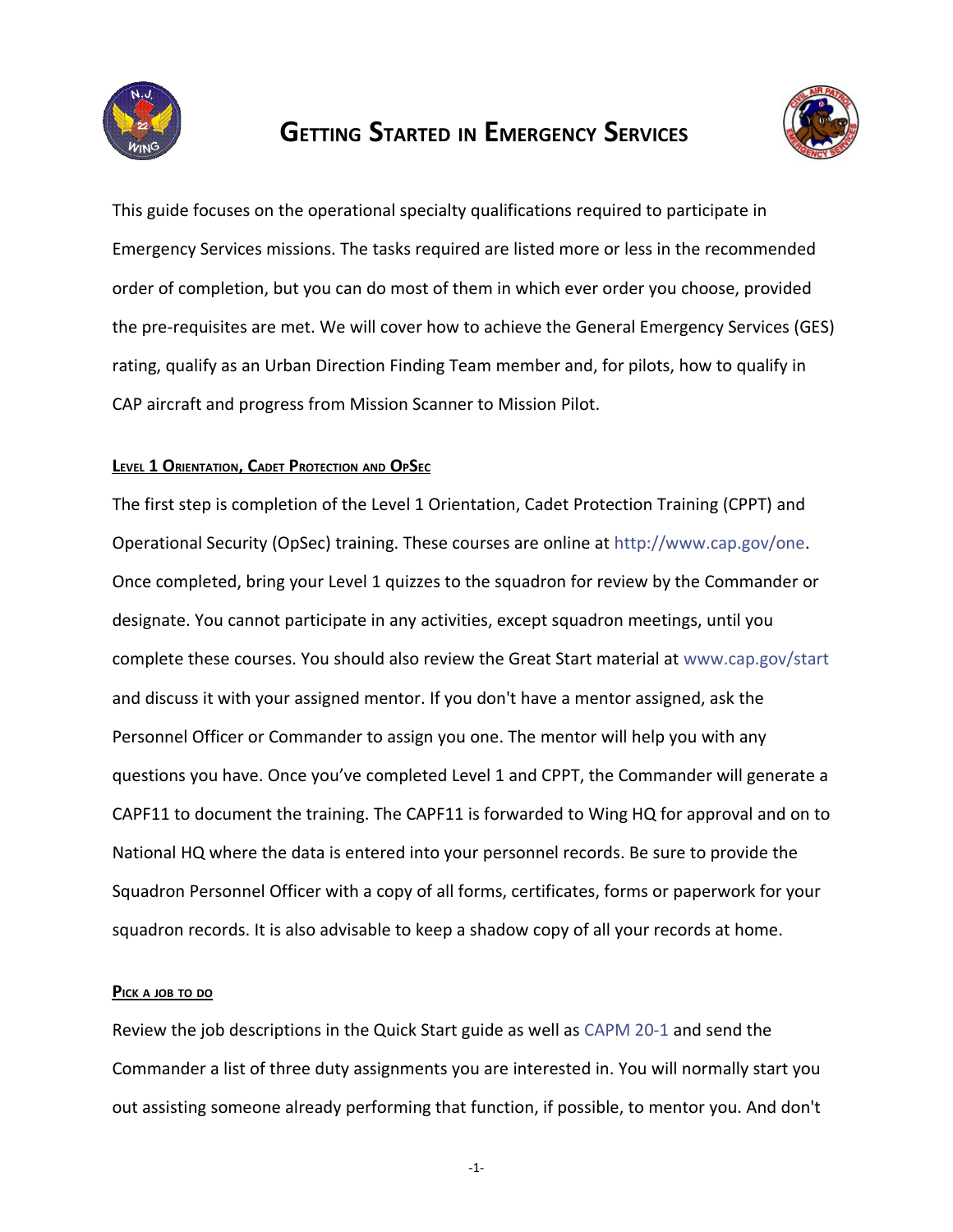worry, you won't be stuck doing that assignment for your entire CAP career; people move around quite frequently.

#### **GET CONNECTED**

Sign-up for the [New Jersey Wing email](mailto:njcap-join@njwg.cap.gov) list. This is the best way to keep abreast of the Wing activities; particularly training classes, SAREXs, missions etc. Also, bookmark the [squadron](http://ocean.njwg.cap.gov/) [website.](http://ocean.njwg.cap.gov/) The NEWS page contains the most up to date information on all squadron events and activities.

### **CAP e SERVICES**

Sign-on to the National HQ [eServices](http://www.capnhq.gov/) web site, request a password and ID (click on New firsttime user link). Read the [eServices and Operations Qualifications manual.](http://www.cawg.cap.gov/files/OPS-Qual-Guide.pdf) Update your personal and contact information in Review/Edit My Member Info. Be sure to enter your height and weight and verify your email address is correct! Upload your picture (review the submissions [guidelines\)](http://www.capchannel.com/photo_submission) for your ID card and CAPF 101 Operational Specialty Qualification Card, and email the [Commander](mailto:cmdrmer@gmail.com) to request validation of the picture. Print your Emergency Services 101 Card by logging in to eServices, select My Operations Qualifications/National Reports, select Emergency Services from the ribbon bar at the top, then from the 101 Card tab, and click on the link to "*Click here to obtain your 101 card*".

#### **GET <sup>A</sup> UNIFORM**

Get an appropriate CAP Uniform. The regular Senior Member duty uniform for attending squadron meetings is the blue CAP polo shirt and gray trouser combination. [Vanguard o](http://www.civilairpatrolstore.com/)r [The](http://www.thehock.com/) [Hock Shop](http://www.thehock.com/) are excellent sources for the polo shirt. Members are also authorized to wear the blue Air Force style uniform if they comply with the Weight and Grooming standards. Another option is the CAP Corporate Uniform. All the uniforms and the requirements for wearing the different types are listed in [CAP Uniform Manual CAPM39-1.](http://members.gocivilairpatrol.com/media/cms/u_082203102943.pdf)

-2-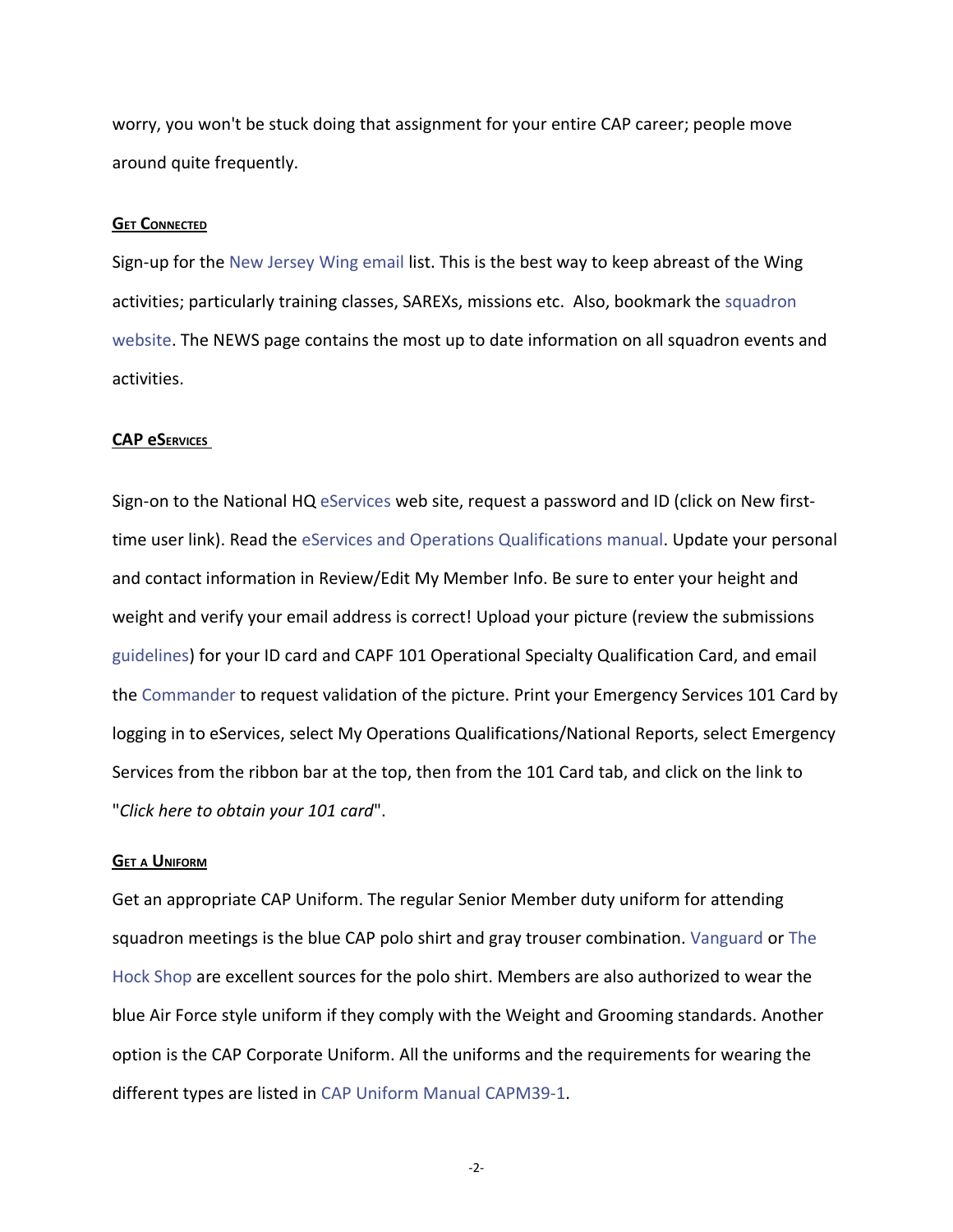## **GENERAL EMERGENCY SERVICES RATING**

In order to obtain a General Emergency Services (GES) rating, you must complete CAP Test 116 and FEMA IS-100 online course. Cadets must achieve the Curry Award to participate in GES activities. Here are the recommended steps for completing these courses:

- Review [Emergency Services Curriculum](http://level2.cap.gov/visitors/programs/operations/emergency_services/emergency_services_curriculum.cfm) web page
- Download [CAPR 60-3](http://level2.cap.gov/documents/u_082503073358.pdf) *CAP Emergency Services Training and Operational Missions* from the [CAP Forms & Publications](http://members.gocivilairpatrol.com/forms_publications__regulations/) web page.
- Review National HQ CAP [General ES](http://level2.cap.gov/index.cfm?nodeID=5785) material.
- Take [CAP Test 116](http://sq14.cawg.cap.gov/https:/tests.cap.af.mil/ops/tests/default.cfm) General ES Questionnaire Part 1 June 2004 (25 Questions)
- Take [FEMA IS-100](http://training.fema.gov/EMIWeb/IS/is100.asp) Introduction to Incident Command System, I-100.
- Starting 31 Dec 2008, you will also need to complete the [FEMA IS-700](http://training.fema.gov/EMIWeb/IS/is700.asp) National Incident Management System (NIMS) course.
- It is advisable to complete the CAPT 117, Emergency Services Continuing Education Examinations. CAPT 117 is conducted in three parts: one for aircrew members and flight line personnel; one for ground and urban direction finding teams; and one for mission base staff. Complete the Ground and UDF Team exam – although it is recommended you complete all three, especially for those who are working towards an aircrew qualification. Once you completed these courses, provide a copy of the completion certificates to the squadron [Emergency Services Officer,](mailto:ocean.cap@comcast.net) Capt. Tom Woods.

## **URBAN DIRECTION FINDING TEAM (UDF) EMERGENCY SERVICES RATING**

Now that you've completed the General Emergency Services (GES) rating, it's time to concentrate on an Emergency Services qualification. The entry level qualification for both Cadets and Senior Members is Urban Direction Finding (UDF). UDF missions are by far the most common in CAP. UDF Teams locate Emergency Locator Transmitter (ELT) beacons carried in all aircraft an on many boats. These missions are an excellent training opportunity for the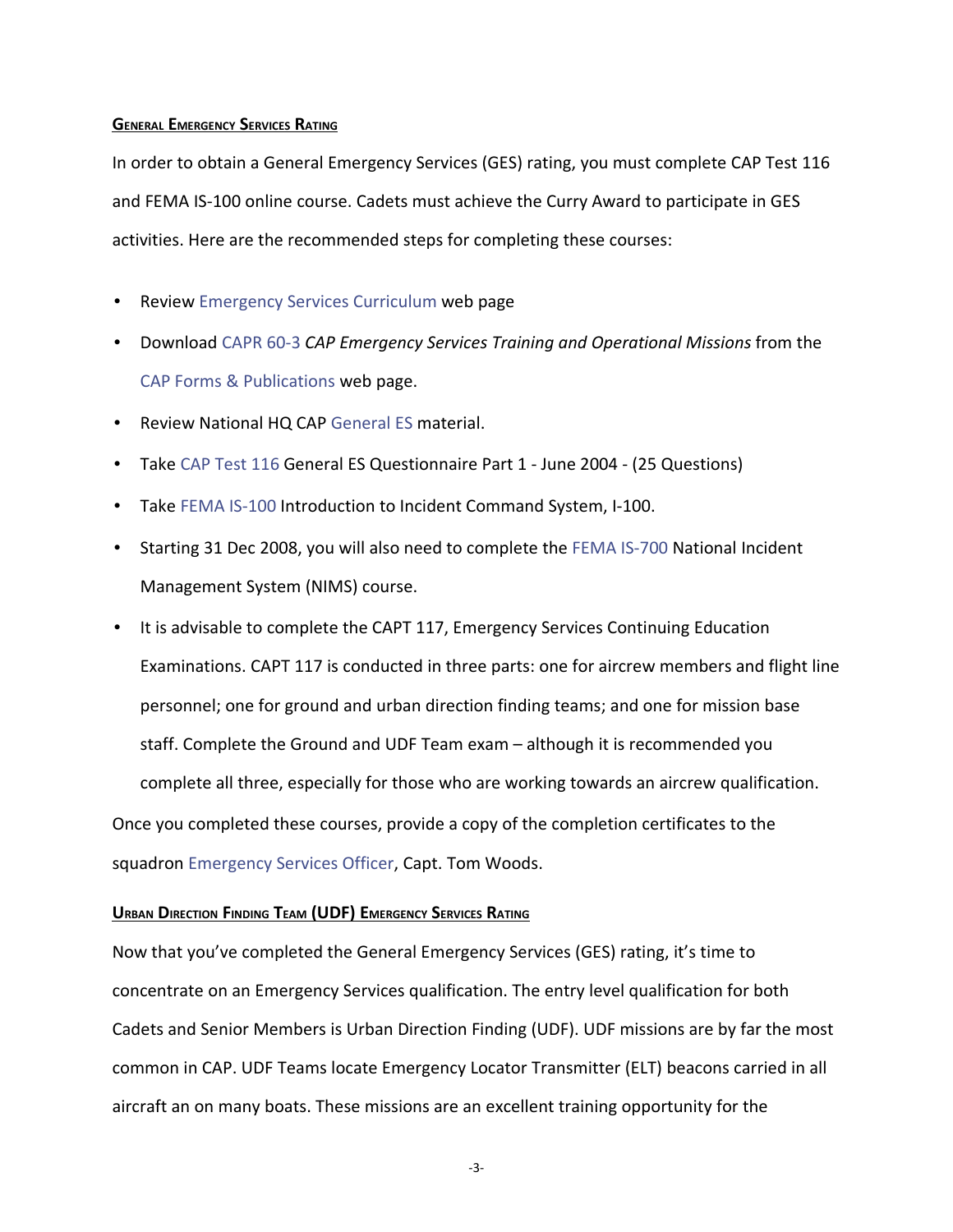experiencing the real thing. UDF can be accomplished either on the ground or in the air; the principles are identical in each case. In fact, is not unusual to locate an ELT in the air, land and use the portable direction finding (DF) gear to locate the target on the ground. New Jersey Wing offers UDF courses throughout the year. Check with the Emergency Services Officer or the [Wing Website](http://njwg.cap.gov/) for the next available class. If you want to get a head start on the training, click on Ground and Urban DF Team under the Training section of the [Emergency Services](http://www.cap.gov/visitors/members/operations/) [Curriculum](http://www.cap.gov/visitors/members/operations/) web page and read/print/review the following:

- [Ground & Urban DF Team Task Guides](http://www.cap.gov/documents/u_052704140516.pdf)
- [Ground &Urban DF Team Reference Text](http://www.cap.gov/documents/u_7102905590858541879.pdf)
- [Air/Ground Coordination Slides](https://ntc.cap.af.mil/ops/es_slides/agcoord.ppt)
- [Electronic Direction Finding Slides](http://www.cap.gov/documents/u_6920083661180487437.ppt)

Another great source of information is the [Urban Direction Finding Team](http://www.cawg.cap.gov/html/operations/other/UrbanDFTeamOnlineVer2.pdf) presentation from the [CAWG Operations Training website.](http://www.cawg.cap.gov/html/operations/es.htm) The first thing you should do is download and print the UDF Team Specialty Qualification Training Record [\(SQTR\)](https://ntc.cap.af.mil/es/sqtrs/SQTR%20Urban%20Direction%20Finding%20Team.pdf) and bring this with you to all training and missions to obtain sign-offs when completing tasks.

*You cannot act as a UDF Team Trainee until you have completed all of the Pre-requisites and Familiarization and Preparatory training tasks on the SQTR-UDF and the Commander has approved the "Commander Approval" tasks for completion of the Prerequisite and Familiarization and Preparatory sections of the SQTR.*

Once you have completed all of the Pre-requisites and the Familiarization and Preparatory tasks in the SQTR-UDF, Login to [eServices](http://www.capnhq.gov/) and click on the My Operations Qualifications/National Reports link on the left side and then select Emergency Services from the ribbon bar at the top of the page. Click on SQTR Entry tab, select OPS-Emergency Services under Functional Area and UDF under the Achievement pull down menu. Then enter all of the information for each task completed, the CAPID of the person who evaluated you, the date of completion and mission number (optional). Be

-4-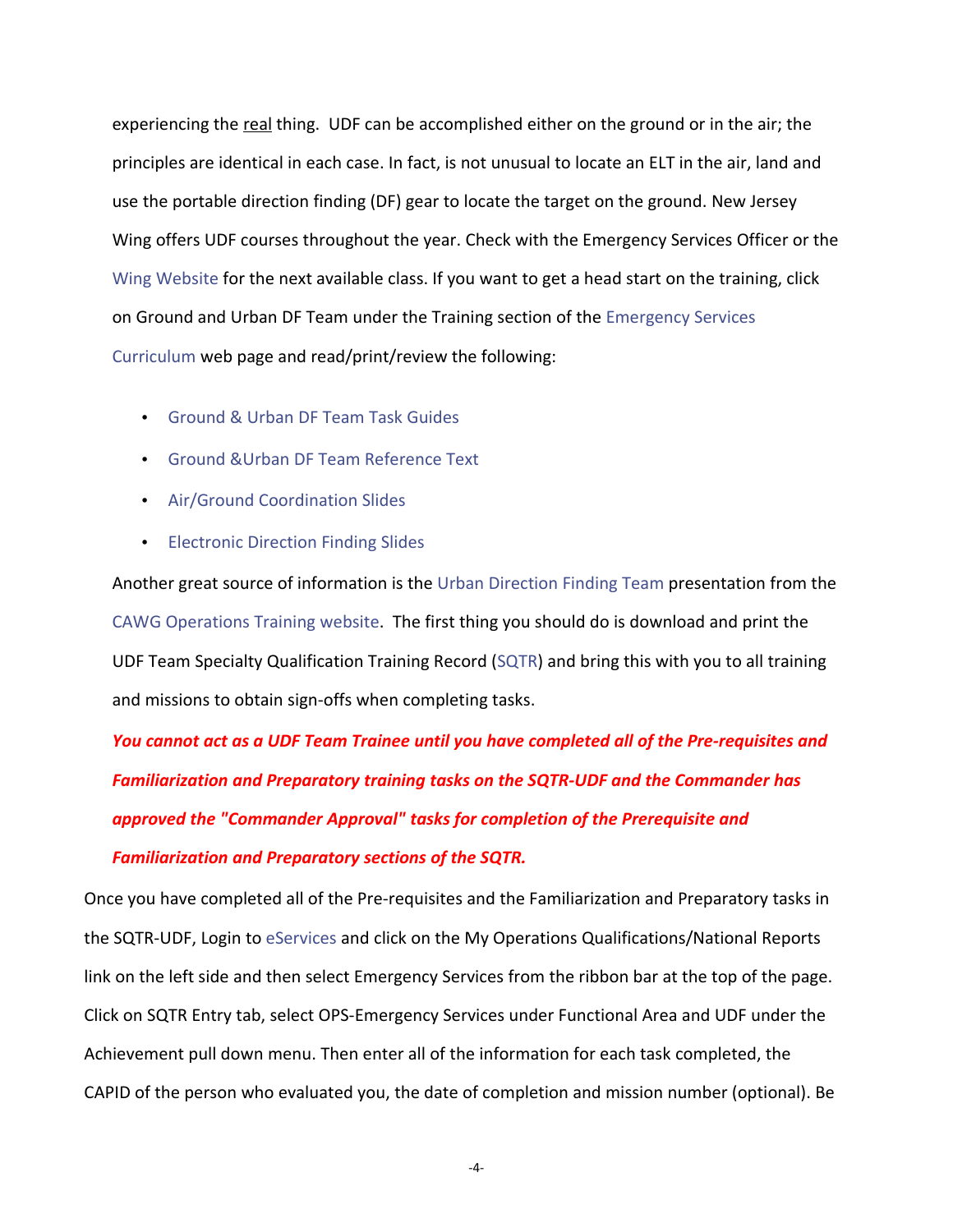sure to click SUBMIT when done. Print out a new CAPF 101 Operational Specialty Qualification Card with your trainee UDF Team rating listed on it. Trainee status is shown with an asterisk in front to UDF (\*UDF).

The Advanced Training items can be accomplished at SAREXs as part of a UDF Team on an actual or simulated mission. Request the UDF Team Leader sign you off on those Advanced Training tasks you demonstrated proficiency in. When all those items are complete, participate in a minimum of two sorties (exercises or actual missions) and record your participation on the SQTR. Have the UDF/ Ground Team Leader or Incident Commander sign you off for each mission. Once all the tasks are completed, go back into e-Services and fill them in online, notify the squadron Emergency Services Officer and turn in your paper SQTR to them for the files. Keep a copy for yourself. Once approved by the Squadron and Group ES Officer online, you will be a qualified UDF Team Member. Print out a new CAPF 101 Operational Specialty Qualification Card with your qualified UDF rating listed on it. Congratulations!

#### **CAP PILOT RATING**

The following steps are outlined for pilots who wish to fly CAP aircraft. Regardless of your ratings or flight time, you will need an initial checkout in each aircraft type you want to fly in CAP. The checkout is referred to as a Form 5 (CAPF 5). Form 5s are similar to a private or commercial check ride with additional items covering specific CAP operating procedures. To prepare for your Form 5, talk with one of the wing instructor pilots about the ground/flight training requirements are for a checkout in an aircraft (also see CAPR 60-1 para 3-3 a7). Schedule some time with the instructor pilot to fly the aircraft BEFORE taking your Form 5.

## *Note: The instructor pilot you fly with cannot administer your form 5 check ride.*

When you're comfortable in the aircraft, prepare for the ground portion of the Form 5 by: (links to these items are available on the squadron website from the [Pilot Stuff](http://ocean.njwg.cap.gov/pilot.html) page)

-5-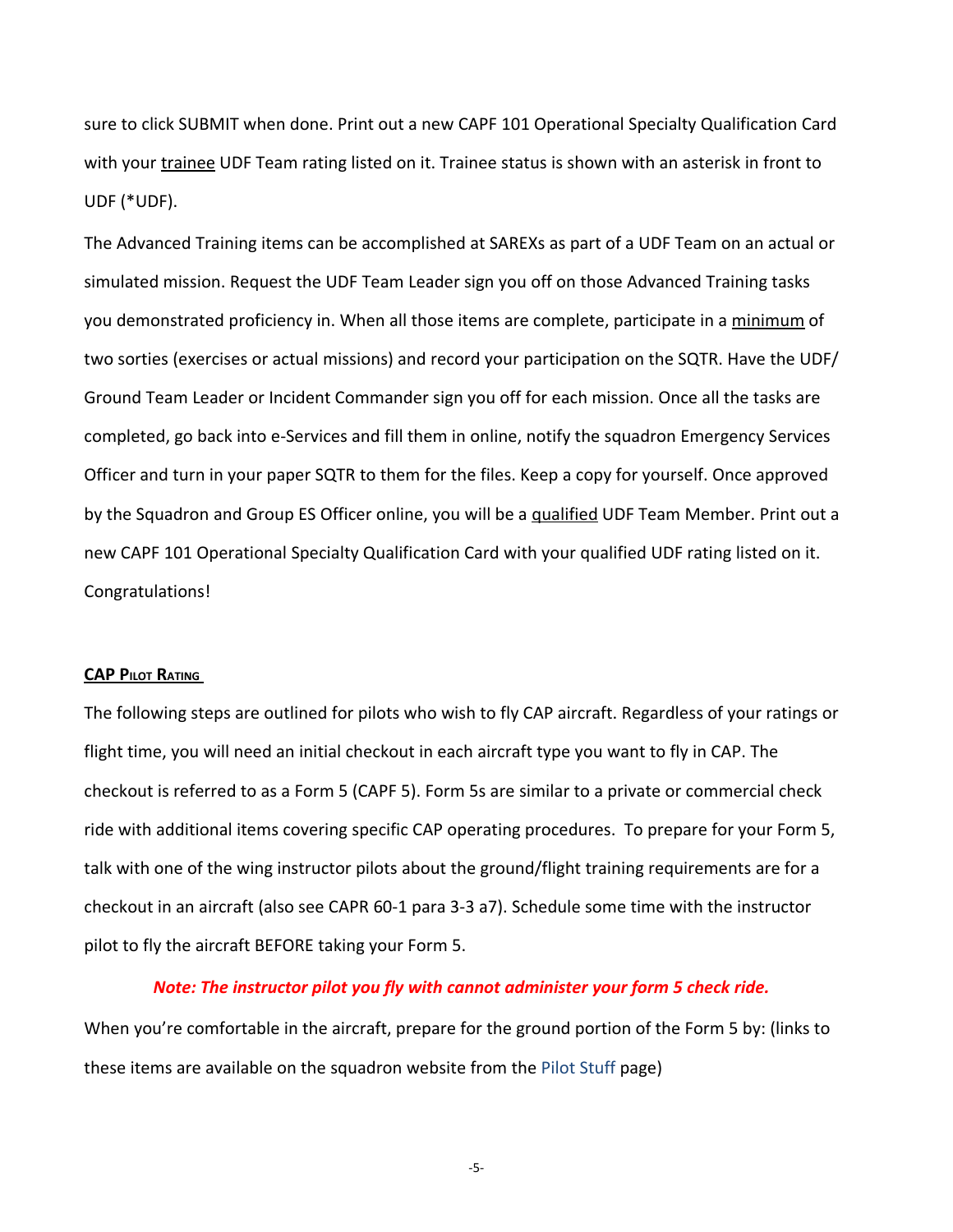- Print the NJ Wing Pilot Data Summary page
- Review [CAPR 60-1](http://level2.cap.gov/documents/u_082503073227.pdf) "CAP Flight Management" thoroughly
- Download and print the CAPF 5
- Complete the CAPR 60-1 Form 5 Annual Examination Powered [online exam](https://tests.cap.af.mil/ops/tests/default.cfm?grp=dov)
- Complete an [aircraft questionnaire](http://level2.cap.gov/documents/u_012604153956.pdf)
- Sign the Statement of Understanding in CAPR 60-1 Attachment 1
- Compute a weight and balance for the flight

When you're ready for the Form 5, submit your Form 5 package to the squadron Operations Officer for approval. You are now ready to schedule a CAP Form 5 check ride with one of the wing check pilots. Contact a check pilot and pick a date/place to meet. Verify that the check pilot will schedule the aircraft, assign a mission number and obtain a flight release since you cannot act as Pilot in Command (PIC) in a CAP aircraft yet. Normally, the PIC will obtain a flight release from a unit FRO (flight release officer) before any CAP flight. Immediately after the flight, it is essential to close out the flight release by calling the FRO, contacting the scheduler with the final tach time and aircraft status and going to WIMRS on the eServices site and entering your Hobbs time, ending tach, oil and fuel (gallons and cost). Generally the check pilot will do this for your initial Form 5 but have him show you how to do it, if possible, since it must be completed for every CAP flight. Remember to bring all your paperwork with you, wear a proper uniform and bring your checkbook since the first Form 5 is on your dime. Once qualified, Form 5 check rides can be funded by the Air Force. After successfully completing the Form 5, provide the squadron Operations Officer with a copy your Form 5 package for the squadron pilot records. Once qualified, fly the airplane every chance you get!!

#### **MISSION SCANNER EMERGENCY SERVICES RATING**

The next step in the process for pilots is to obtain a Mission Scanner (MS) rating. As we did for the UDF qualification, download and print an [SQTR-MS.](https://ntc.cap.af.mil/es/sqtrs/SQTR%20Mission%20Scanner.pdf) New Jersey Wing conducts

-6-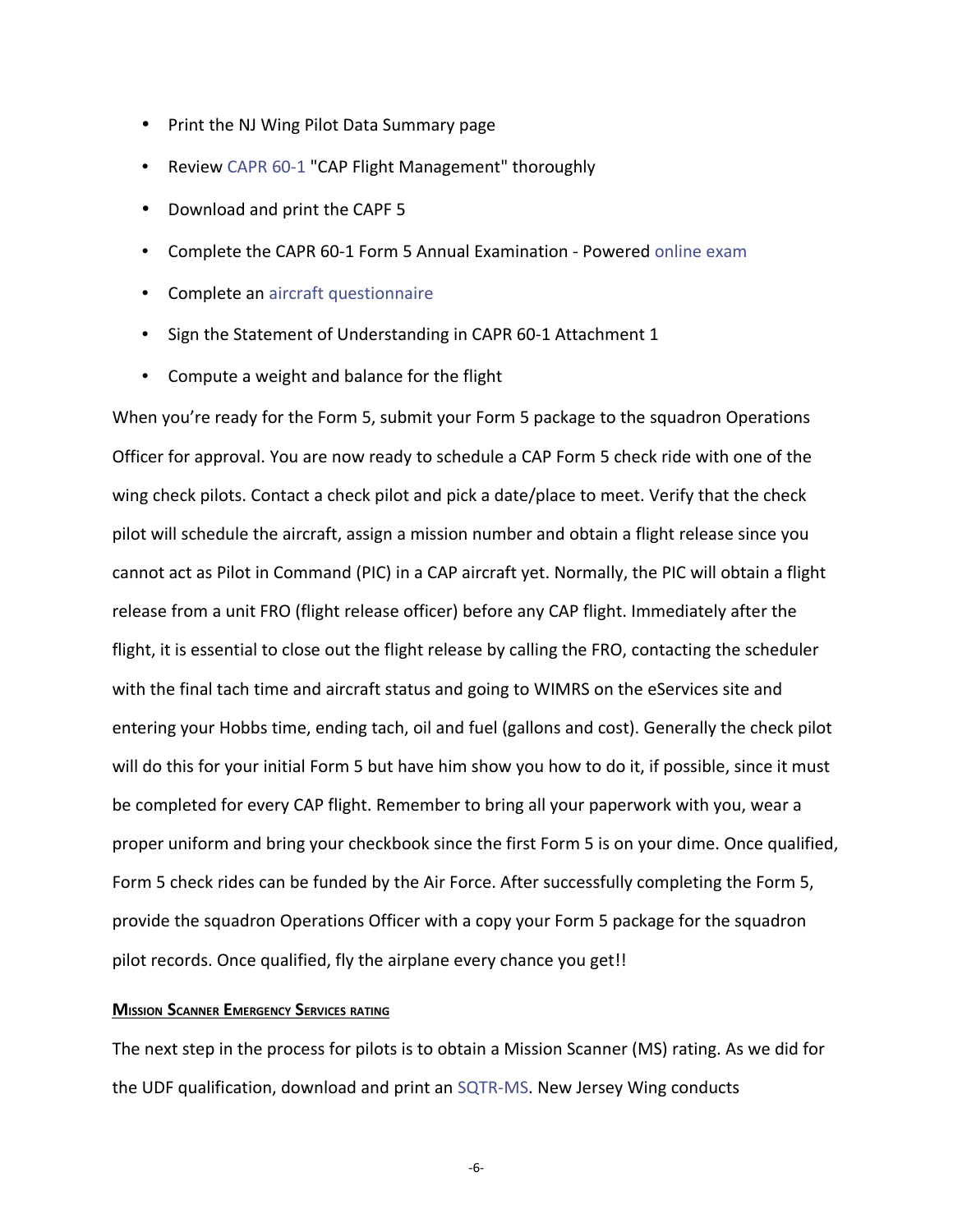Scanner/Observer training classes periodically throughout the year. Contact your Emergency Services Officer for the date of the next class. To get a head start on the classroom section, go to the [Emergency Services Curriculum](http://nesa.cap.gov/curriculum.htm) web pages and print the following:

- 1. Scanner Training slides
- 2. Aircrew & Flightline Personnel Task Guides
- 3. Mission Aircrew Reference Text (MART)
- 4. Flight Guide

*You cannot act as a Scanner Trainee until you have completed all of the Pre-requisites and Familiarization and Preparatory training tasks on the SQTR-MS and the Commander has approved the "Commander approval" tasks for completion of both the "Prerequisite" and the "Familiarization and Preparatory" training sections of the SQTR.*

Once you have completed all of the Pre-requisites and the Familiarization and Preparatory tasks in the SQTR-MS, Login to [e-Services](http://www.capnhq.gov/) and click on the My Operations Qualifications/National Reports link on the left side and then select Emergency Services from the ribbon bar at the top of the page. Click on SQTR Entry tab, select OPS-Emergency Services under Functional Area and MS under the Achievement pull down menu. Then enter all of the information for each task completed, the CAPID of the person who evaluated you, the date of completion and mission number (optional). Be sure to click SUBMIT when done. Print out a new CAPF 101 Operational Specialty Qualification Card with your trainee MS rating listed on it. Trainee status is shown with an asterisk in front to MS (\*MS).

The Advanced Training items can be accomplished at SAREXs as part of an aircrew on an actual or simulated mission. Request the Mission Pilot sign you off on those Advanced Training tasks you demonstrated proficiency in. When all those items are complete, participate in a minimum

-7-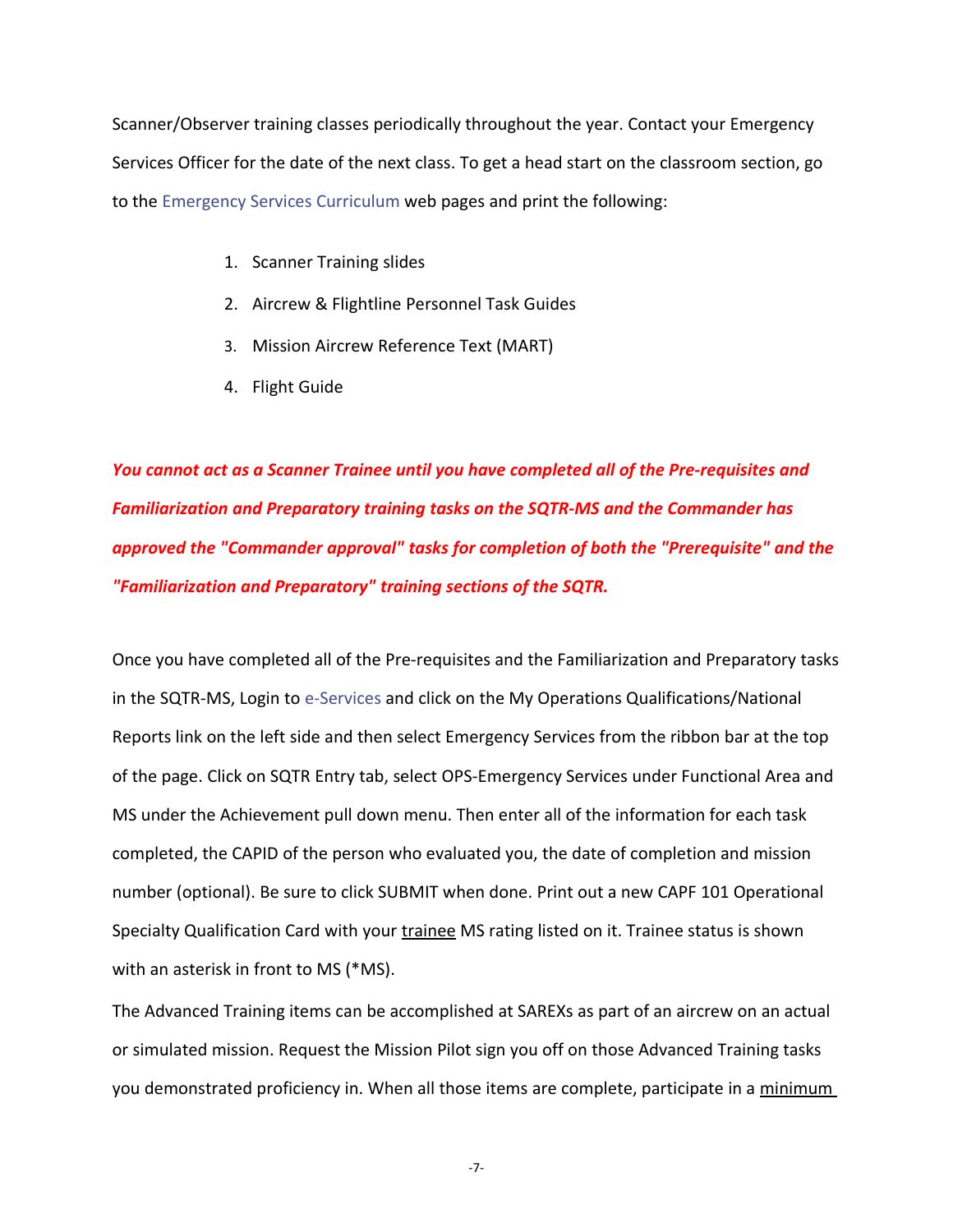of two sorties (exercises or actual missions) and record your participation on the SQTR. Have the Mission Pilot or Incident Commander sign you off for each mission. Once all the tasks are completed, go back into e-Services and fill them in online, notify the squadron Emergency Services Officer and turn in your paper SQTR to them for the files. Keep a copy for yourself. Once approved by the Squadron and Group ES Officer online, you will be a qualified Mission Scanner. Print out a new CAPF 101 Operational Specialty Qualification Card with your qualified Mission Scanner rating listed on it.

Flight Uniform: If you meet the CAP Weight and Grooming Standards in [CAPM 39-1,](http://level2.cap.gov/documents/u_082203102943.pdf) you may wear the USAF sage green Nomex flight suit. If not, then you may wear the CAP Blue Flight Suit. In addition to the flight suit you will need the following:

- American Flag patch (not reversed) for the left shoulder
- New Jersey Wing patch for the right shoulder
- CAP Command Patch for the right breast
- Leather Name Tag for the left breast. If no CAP aeronautical rating has been awarded, then use the text "Mission Scanner" along with your name and grade. Cloth name tags like USAF uses are not authorized.
- Order the plastic encased grade insignia (cloth insignia is not authorized for the Air Force sage green flight suit)
- Flight Cap (with officer braid) and small CAP hat device or CAP Blue baseball cap
- Black Combat Boots
- Black boot socks
- Black or White T-shirt with no writing or logo visible
- NOMEX gloves (recommended)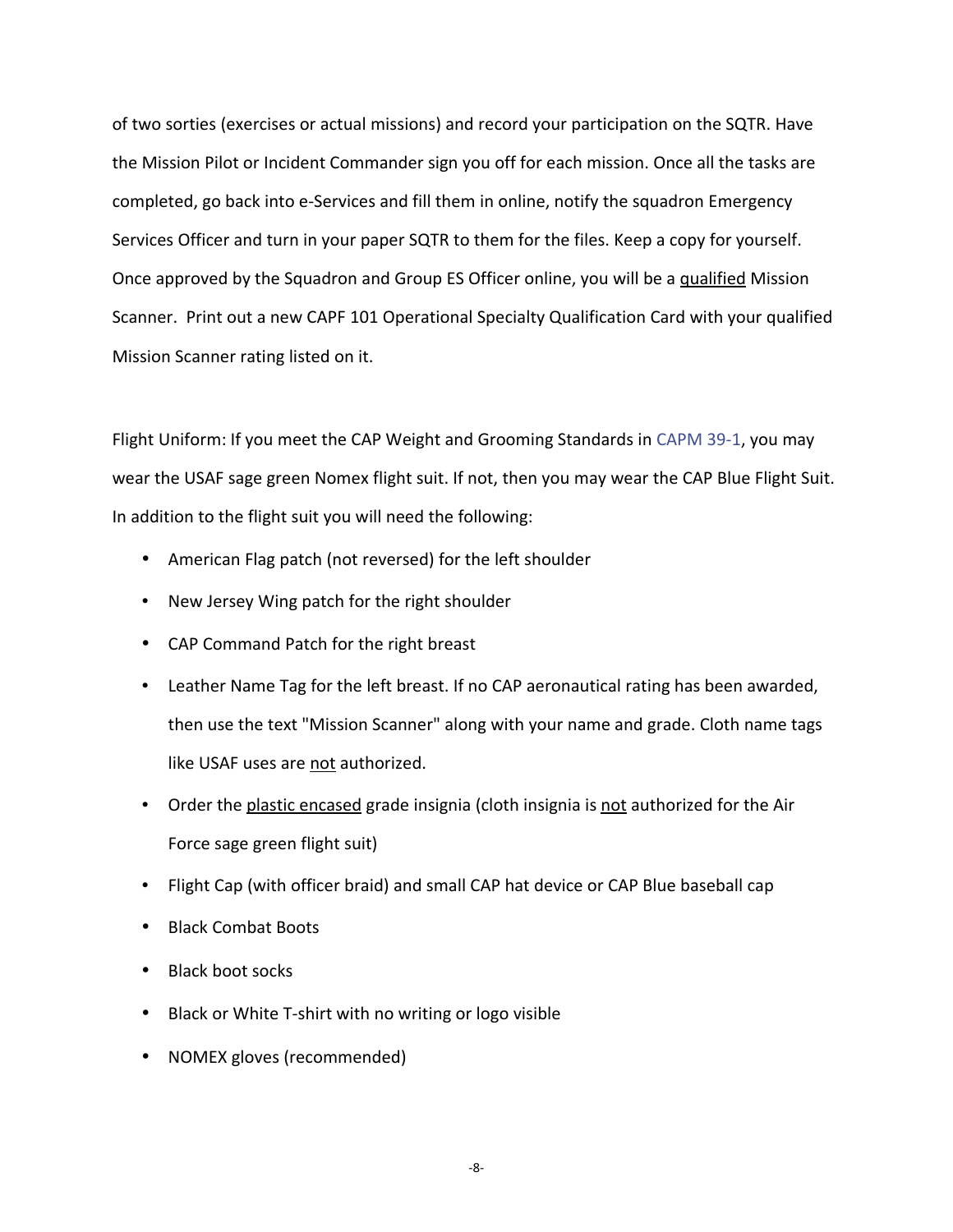• Sage Green Flight Jacket (MA-1 flight jacket or CWU-45/P or CWU-36/P NOMEX flight jackets). The brown leather jacket is not authorized with any Air Force uniform. The black leather may be worn only with the CAP Blue Flight suit.

## **MISSION PILOT EMERGENCY SERVICES RATING**

Armed with your UDF and Mission Scanner rating, you are ready to progress towards your Mission Pilot qualification. While not explicitly stated in the requirements, it is strongly recommended that pilots obtain a Mission Observer qualification prior to Mission Pilot. The reason is the Mission Pilot rating, in addition to responsibility for safety of flight, requires a high level of knowledge operating the avionics and aircraft search and rescue systems. The Mission Observer rating provides specific training in these areas. In addition, Crew Resource Management is increased when aircrew members are cross trained in other positions. Thus Mission Scanners are encouraged to be Observers and Mission Pilots qualified as Observers and Scanners as well. Depending on the mission, it is not unusual to have three qualified Mission Pilots in an aircrew; one as pilot, one as observer and one as scanner.

As we did for the MS qualification, download and print an [SQTR-MP.](https://ntc.cap.af.mil/es/sqtrs/SQTR%20Mission%20Pilot.pdf) New Jersey Wing conducts Mission Pilot training classes periodically throughout the year. Contact your Emergency Services Officer for the date of the next class. To get a head start on the classroom section, go to the [Emergency Services Curriculum](http://nesa.cap.gov/curriculum.htm) web pages and print the following:

- 1. Mission Pilot Training slides
- 2. Aircrew & Flightline Personnel Task Guides
- 3. Mission Aircrew Reference Text (MART)
- 4. Flight Guide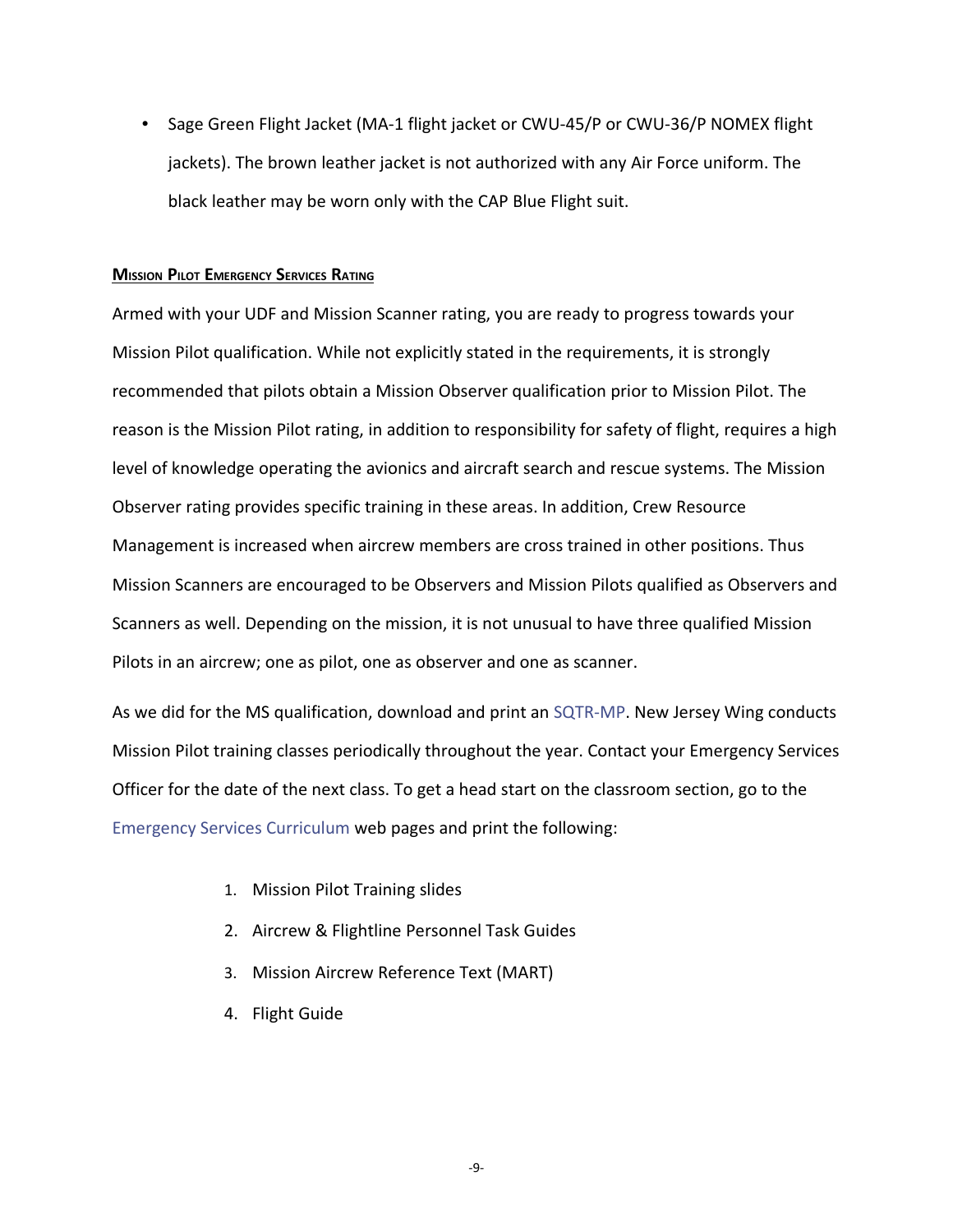*You cannot act as a Mission Pilot Trainee until you have completed all of the Pre-requisites and Familiarization and Preparatory training tasks on the SQTR-MP and the Commander has approved the "Commander approval" tasks for completion of both the "Prerequisite" and the "Familiarization and Preparatory" training sections of the SQTR.*

Once you have completed all of the Pre-requisites and the Familiarization and Preparatory tasks in the SQTR-MP, Login to [e-Services](http://www.capnhq.gov/) and click on the My Operations Qualifications/National Reports link on the left side and then select Emergency Services from the ribbon bar at the top of the page. Click on SQTR Entry tab, select OPS-Emergency Services under Functional Area and MP under the Achievement pull down menu. Then enter all of the information for each task completed, the CAPID of the person who evaluated you, the date of completion and mission number (optional). Be sure to click SUBMIT when done. Print out a new CAPF 101 Operational Specialty Qualification Card with your trainee MP rating listed on it. Trainee status is shown with an asterisk in front to MP (\*MP).

The Advanced Training items can be accomplished at SAREXs as part of an aircrew on an actual or simulated mission. Request the Mission Pilot sign you off on those Advanced Training tasks you demonstrated proficiency in. When all those items are complete, participate in a minimum of two sorties (exercises or actual missions) and record your participation on the SQTR. Have the Mission Pilot or Incident Commander sign you off for each mission. Once all the tasks are completed, update the SQTR online in e-Services then schedule your [CAPF 91](http://level2.cap.gov/documents/u_042904080001.dot) check ride with a Mission Check Pilot. A Form 91 is similar to the Form 5 but concentrated on the specific tasks required of a Mission Pilot (grid search, ELT search, etc). When you complete the Form 91 check ride, go back into e-Services, select My Operations Qualifications/National Reports link and click on the Pilot section. Select check rides/questionnaires CAPF 91 on the left side and enter the data for your CAPF 91 check ride. This will automatically transfer to complete that task on your SQTR. Assuming all the other tasks are complete, then it will go to the unit Commander for

-10-